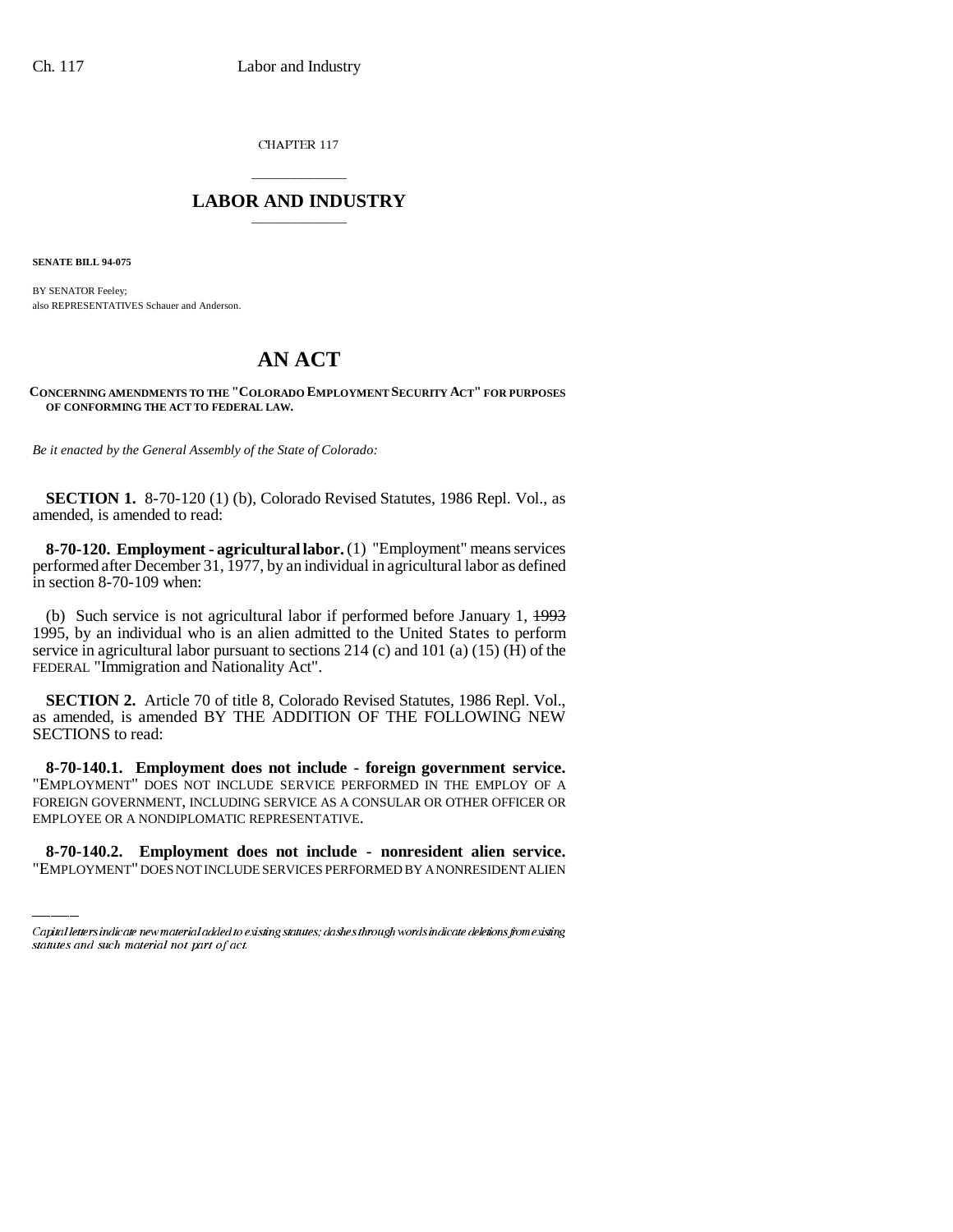INDIVIDUAL FOR THE PERIOD SUCH INDIVIDUAL IS TEMPORARILY PRESENT IN THE UNITED STATES AS A NONIMMIGRANT UNDER SUBPARAGRAPH (F), (J), OR (M) OF SECTION 101 OF THE FEDERAL "IMMIGRATION AND NATIONALITY ACT",8U.S.C. SEC. 1101 (a) (15), AS AMENDED, TO CARRY OUT ANY PURPOSE SPECIFIED IN SUBPARAGRAPH (F), (J), OR (M) OF SECTION 101 OF SUCH FEDERAL ACT.

**SECTION 3.** 8-73-105.5, Colorado Revised Statutes, 1986 Repl. Vol., as amended, is amended to read:

**8-73-105.5. Employment by a temporary help contracting firm.** (1) For the purposes of this section, "temporary help contracting firm" means any person who is in the business of employing individuals and, for compensation from a third party, providing those individuals to perform work for the third party, under the supervision of the third party.

(2) Employment with a temporary help contracting firm is characterized by a series of limited-term assignments of an employee to a third party, based on a contract AN AGREEMENT between the temporary help contracting firm and the third party. A separate employment contract AGREEMENT exists between the temporary help contracting firm and each individual it hires as an employee. Completion of an assignment for a third party by an employee employed by a temporary help contracting firm does not, in itself, terminate the employment contract AGREEMENT between the temporary help contracting firm and the employee.

(3) When an employee of a temporary help contracting firm completes an assignment with any third party, has indicated his availability to accept a new assignment to the temporary help contracting firm, and is not offered a new assignment, such employee is eligible for benefits under articles 70 to 82 of this title when, for a period of five regular working days, he has been offered no new assignment by such firm and has accepted no other employment. After such five-day period, the employee is eligible for the benefits authorized under articles 70 to 82 of this title dating from the first day he had no such assignment.

(4) AT THE TIME OF HIRE A TEMPORARY HELP CONTRACTING FIRM SHALL PROVIDE WRITTEN NOTICE TO EACH EMPLOYEE WHICH CLEARLY STATES THAT THE EMPLOYEE IS REQUIRED TO CONTACT THE FIRM UPON COMPLETION OF AN ASSIGNMENT.

(5) IF AN EMPLOYEE OF A TEMPORARY HELP CONTRACTING FIRM RECEIVES THE WRITTEN NOTICE PURSUANT TO SUBSECTION (4) OF THIS SECTION AND DOES NOT CONTACT THE FIRM UPON COMPLETION OF AN ASSIGNMENT IN COMPLIANCE WITH SUCH WRITTEN NOTICE, SUCH EMPLOYEE SHALL BE HELD TO HAVE VOLUNTARILY TERMINATED EMPLOYMENT FOR PURPOSES OF DETERMINING BENEFITS PURSUANT TO SECTION 8-73-108 (5) (e) (XXII).

(6) IF AN EMPLOYEE OF A TEMPORARY HELP CONTRACTING FIRM CONTACTS THE FIRM UPON COMPLETION OF AN ASSIGNMENT IN COMPLIANCE WITH SUBSECTION (4) OF THIS SECTION AND DOES NOT CONTINUE EMPLOYMENT IN A NEW ASSIGNMENT, SUCH EMPLOYEE SHALL BE CONSIDERED SEPARATED UNDER THE PROVISIONS OF SECTION 8-73-108 (4) (a).

**SECTION 4.** 8-73-106 (4), Colorado Revised Statutes, 1986 Repl. Vol., as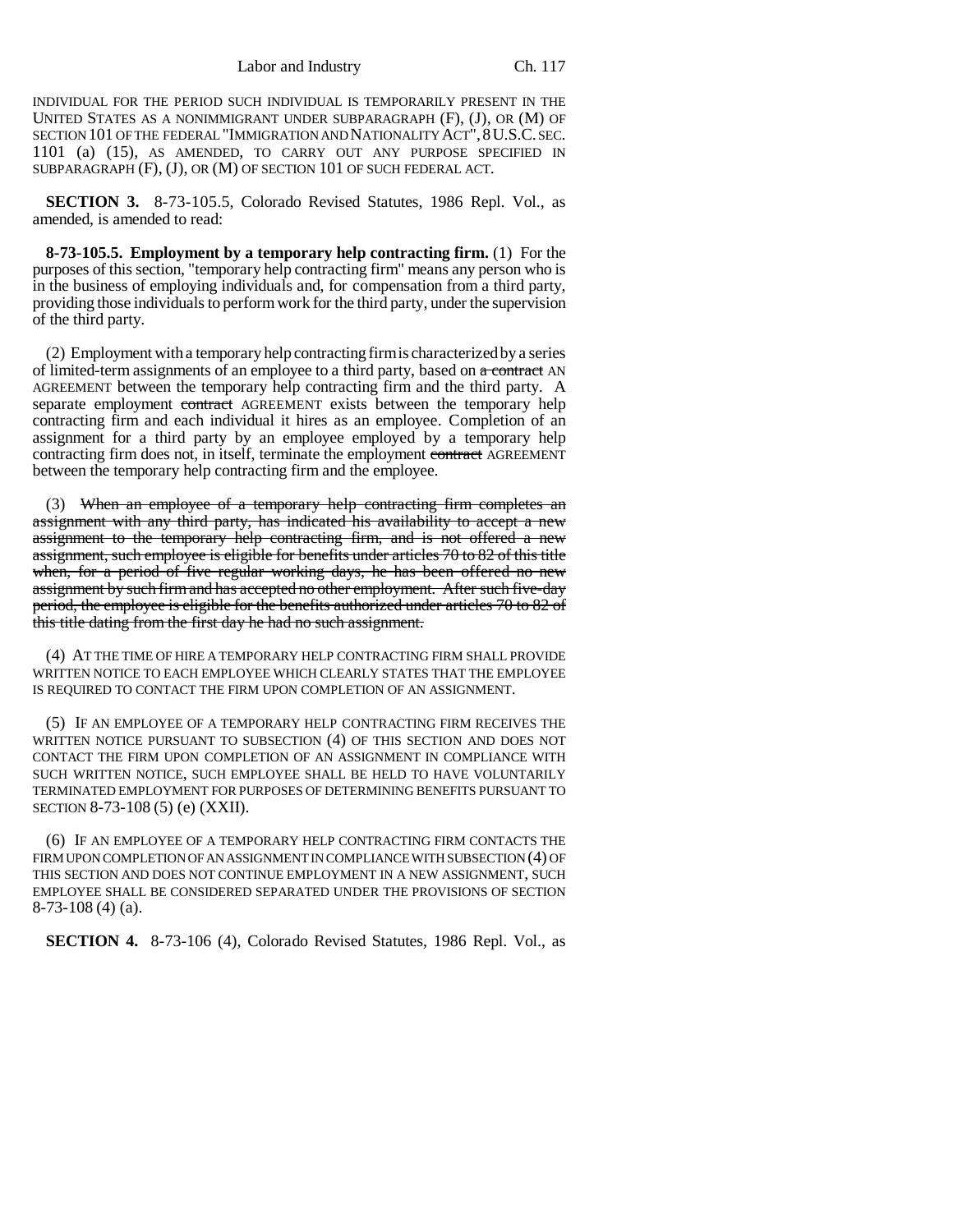## Ch. 117 Labor and Industry

amended, is repealed as follows:

**8-73-106. Seasonal industry.** (4) (a) The general assembly hereby finds and declares that, when the state of Colorado elected to provide coverage under the "Colorado Employment Security Act" for state employees, it specifically provided that state employment did not include employees of the legislative branch who serve only while the general assembly is in session; that the "Colorado Employment Security Act" had been administered in accordance with this provision since 1976; that, in 1989, the division of employment and training changed its long-standing administrative construction of the law and determined that session-only employees of the general assembly were entitled to unemployment benefits; and that the general assembly's purpose in enacting the provisions of this subsection (4) is to return to the long-standing practice which the general assembly believed was consistent with law, insofar as such practice accords with federal requirements.

(b) For purposes of this section, employees of the senate and the house of representatives of the state of Colorado who serve only during the period when the general assembly is in session shall constitute a functionally distinct occupation within an industry which, because of the seasonal nature of the employment, customarily employs workers only during a regularly recurring period of less than twenty-six weeks in a calendar year. The following duties or activities of such session-only employees, as a whole, are identifiably distinct from the year-round employees of the general assembly, under the usual and customary practices of state legislatures throughout the United States:

(I) Preparation of daily calendars and journals of the proceedings of the general assembly when it meets in regular and special sessions;

(II) Engrossing and enrolling of bills passed by the general assembly in regular or special session;

(III) Creating and maintaining legislators' personal files of all versions of bills and committee reports being considered by the general assembly;

(IV) Keeping official dockets of bills, resolutions, and memorials introduced in regular and special sessions of the general assembly;

(V) Preparation of status sheets and indexes of measures under consideration by the general assembly;

(VI) Filing, copying, stenographic work, message-taking, mail distribution, and receptionist work for members of the general assembly who are regularly present in the capitol during regular and special sessions of the general assembly;

(VII) Keeping order in the chambers and committee meeting rooms of the senate and the house of representatives while the general assembly is in regular or special session;

(VIII) Facilitating visits by individuals and groups to the senate and house galleries to observe the proceedings of the senate and house of representatives while in regular or special session, and keeping order in the galleries;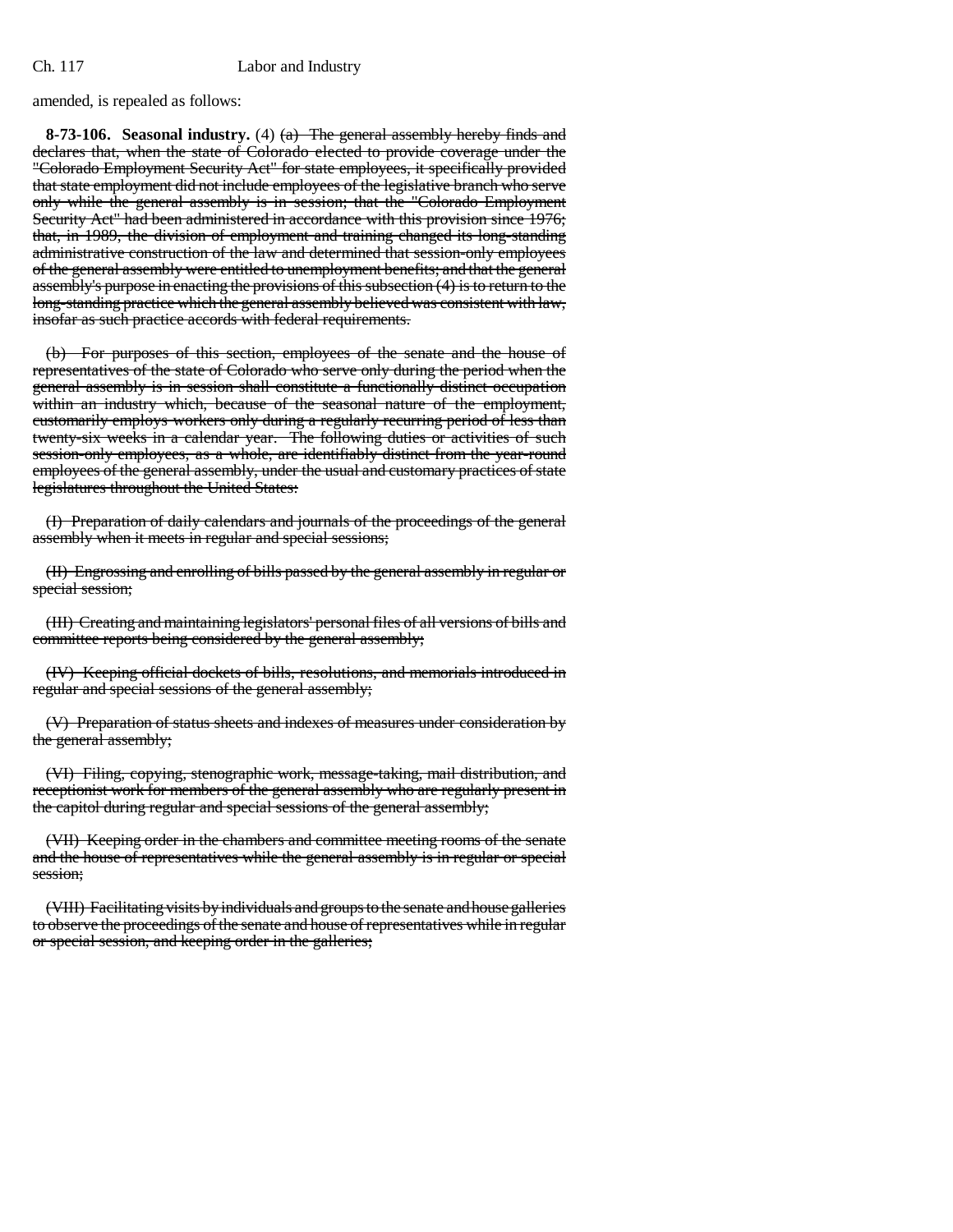## Labor and Industry Ch. 117

(IX) Distribution of bills, committee reports, calendars, and journals to members of the public and acting as a public information office for inquiries concerning matters under consideration in regular and special sessions of the general assembly.

(c) The seasonal nature of the employment of session-only employees of the general assembly is confirmed by the fact that their jobs are classified as session-only under job descriptions maintained by the chief clerk of the house of representatives and the secretary of the senate; that applications for employment state that the jobs are for the session only; that session-only employees are told by their supervisors that the work is for the session only; and that session-only employees sign an employment agreement which states that the employee understands that the employment is for the session only.

(d) The season worked by session-only employees of the general assembly consists of:

(I) The regular session of the general assembly, which convenes no later than the second Wednesday of January of each year and lasts for one hundred twenty days;

(II) Two weeks before the regular session and one week following the regular session for preparation and wrap-up activities; and

(III) Special sessions of the general assembly which are held at the times prescribed by the governor or the general assembly in accordance with section 9 of article IV and section 7 of article V of the state constitution, together with preparation and wrap-up periods, which shall total no more than four weeks in any year.

(e) On and after April 3, 1990, all provisions of this section, except the requirement that an application be filed for a determination by the director of the division as to the normal seasonal period and as to seasonal workers, shall be applicable to the general assembly as employer and to session-only employees of the general assembly, in order that unemployment compensation is payable to session-only employees in the same amount, on the same terms, and subject to the same conditions as compensation payable on the basis of other service subject to this section.

(f) The provisions of this subsection (4) shall govern the seasonal status of session-only employees of the general assembly unless the United States department of labor indicates in writing that the effect of applying the provisions of this subsection (4) is to remove the state of Colorado from compliance with federal law.

(g) Nothing in this subsection (4) shall affect the benefits which are available to session-only employees of the general assembly pursuant to determinations made by the services committees of the house of representatives and the senate.

**SECTION 5.** 8-75-103.5, Colorado Revised Statutes, 1986 Repl. Vol., is amended BY THE ADDITION OF A NEW SUBSECTION to read:

**8-75-103.5.** Additional extended benefit requirements. (9) (a) SUBSECTIONS (1) TO (7) OF THIS SECTION SHALL NOT APPLY TO WEEKS OF UNEMPLOYMENT BEGINNING ON AND AFTER MARCH 7, 1993, AND BEFORE JANUARY 1, 1995, DURING